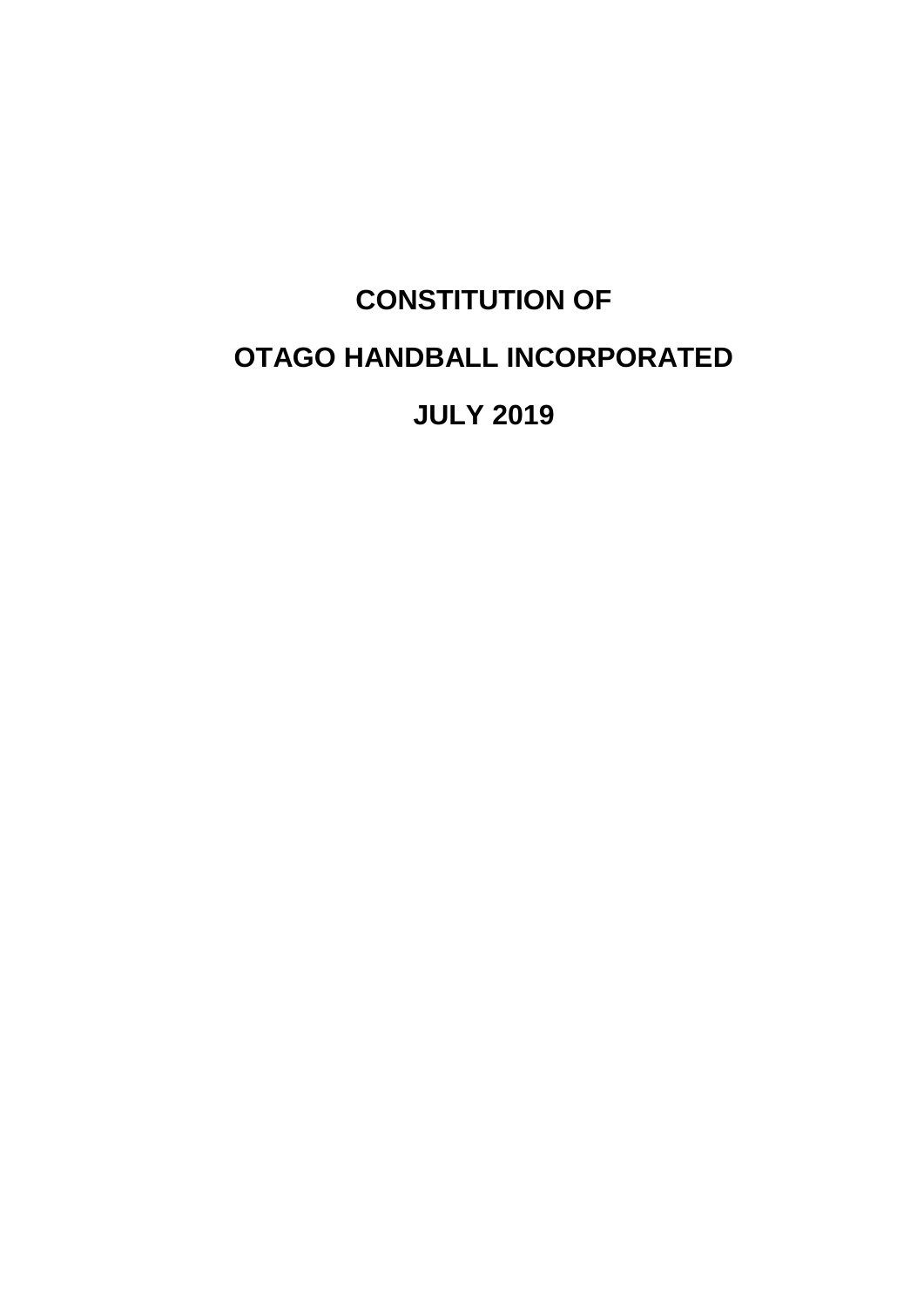## **1. DEFINITIONS**

**AGM** means Annual General Meeting.

**Competitive Member** means the class of member described in Rule 8.

**Constitution** means this constitution.

**General Meeting** means an AGM or SGM.

**Individual Member** means an individual described in Rule [7.](#page-4-0)

**Member** means and includes all classes of members of Otago Handball Incorporated described under Rule [5.](#page-3-0)

**Objects** means the objects of Otago Handball Incorporated described under Rule [3.1.](#page-1-0)

**Ordinary Resolution** means a resolution passed by a majority of votes cast.

**Register** means the register of Members specified in Rule **Error! Reference source not found.**.

**Rules** means these rules and "Rule" shall have a corresponding meaning.

**SGM** means Special General Meeting.

**Special Resolution** means a resolution passed by two-thirds of votes cast.

## **2. NAME**

- 2.1 The name of the incorporated society is Otago Handball Incorporated
- 2.2 The registered office of Otago Handball shall be at the place as determined by the Board.

## **3. OBJECTS**

<span id="page-1-0"></span>3.1 As a charity, the objects of Otago Handball Incorporated are:

To be the regional body in Otago to promote, develop, foster the sport of Handball as an amateur sport for the recreation and entertainment of the general public in New Zealand;

To support and assist its Members to deliver Handball in Otago;

Encourage, educate and promote Handball as an activity that promotes and maintains the health and wellbeing of all participants in Handball

To promote opportunities and facilities to enable, assist and enhance the participation, enjoyment and performance in Handball in Otago Handball's activities;

To promote, develop and co-ordinate competitions for all sport-related activities of Otago Handball Incorporated.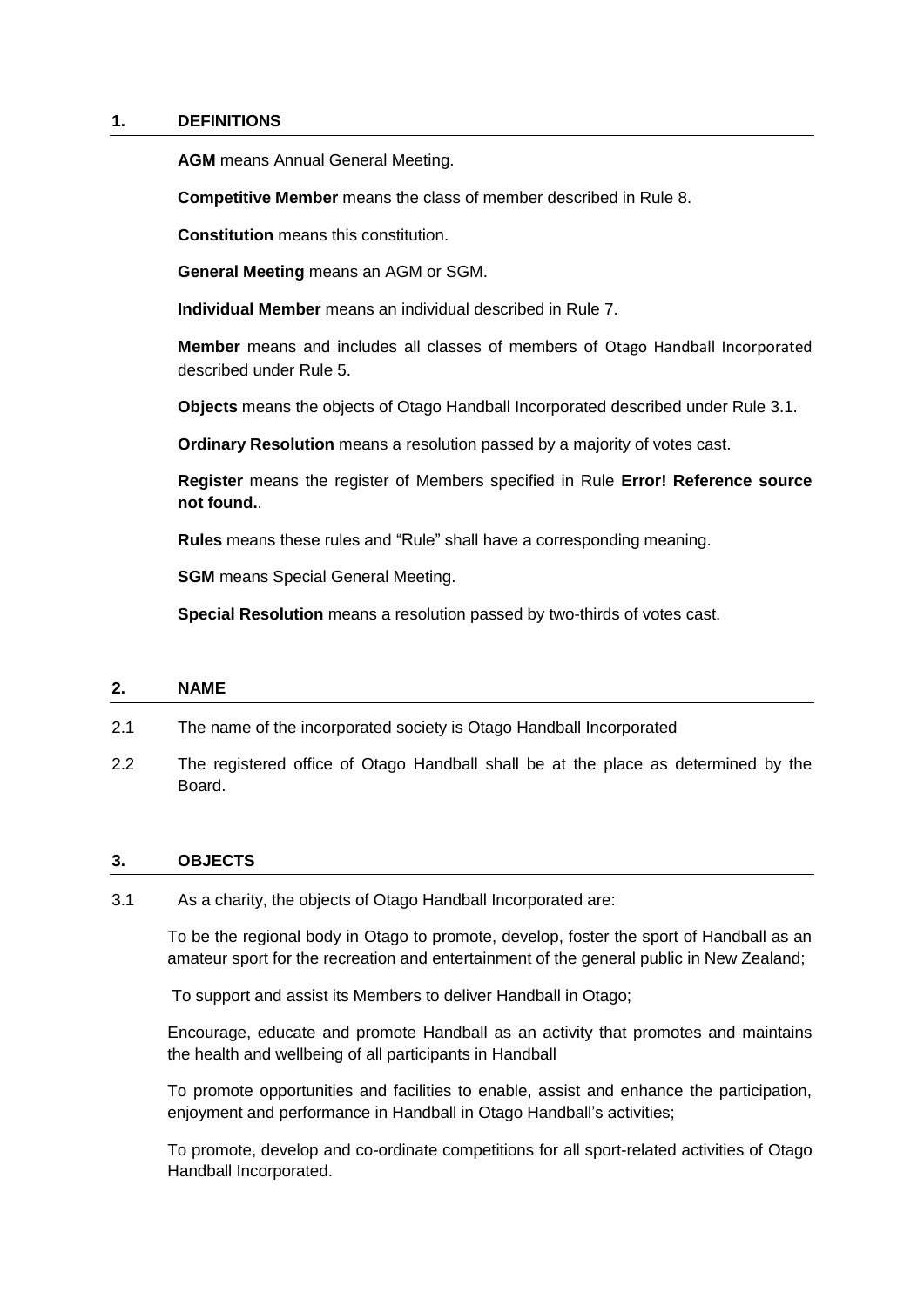To affiliate and co-operate with kindred and other organisations, including the International Handball Federation, the Oceania Continental Handball Federation and the New Zealand Handball Federation.

#### **4. POWERS**

<span id="page-2-0"></span>4.1 Otago Handball Incorporated has the power, subject to this Constitution to:

Purchase, lease, hire or otherwise acquire, hold, manage, maintain, insure, sell or otherwise deal with property and other rights, privileges and licences;

Control and raise money including borrow, invest, loan or advance monies and secure the payment of such money by way of mortgage or change over all or part of any of its property and enter into guarantees;

Sell, lease, mortgage, charge or otherwise dispose of any property of Otago Handball Incorporated and grant such rights and privileges over such property as it considers appropriate;

Determine, raise and receive money by subscriptions, donations, fees, levies, entry or usage charges, sponsorship, government funding, community funding or otherwise;

Produce, develop, create, license and otherwise exploit, use and protect the intellectual property of Otago Handball Incorporated;

Make, alter, rescind, enforce this Constitution, and any rules, by-laws, regulations, policies and procedures for the governance, management and operation of Otago Handball Incorporated;

Determine, implement and enforce disciplinary, disputes and appeal procedures, including rules, regulations and policies for such and, conduct hearings and impose sanctions and penalties including for anti-doping;

Consider and settle disputes between Members;

Determine who are its Members and withdraw, suspend or terminate membership;

Enter into, manage and terminate contracts or other arrangements with employees, sponsors, Members and other persons and organisations;

Make, alter, rescind and enforce rules of competition;

Organise and control competitions, events and programmes;

Select regional and other representative teams and squads;

Assign functions to and/or enter into agreements with organisations such as Sport New Zealand, the Sports Tribunal of New Zealand and the Drug Free Sport New Zealand;

Delegate powers of Otago Handball Incorporated to any person, Board, committee or sub-committee;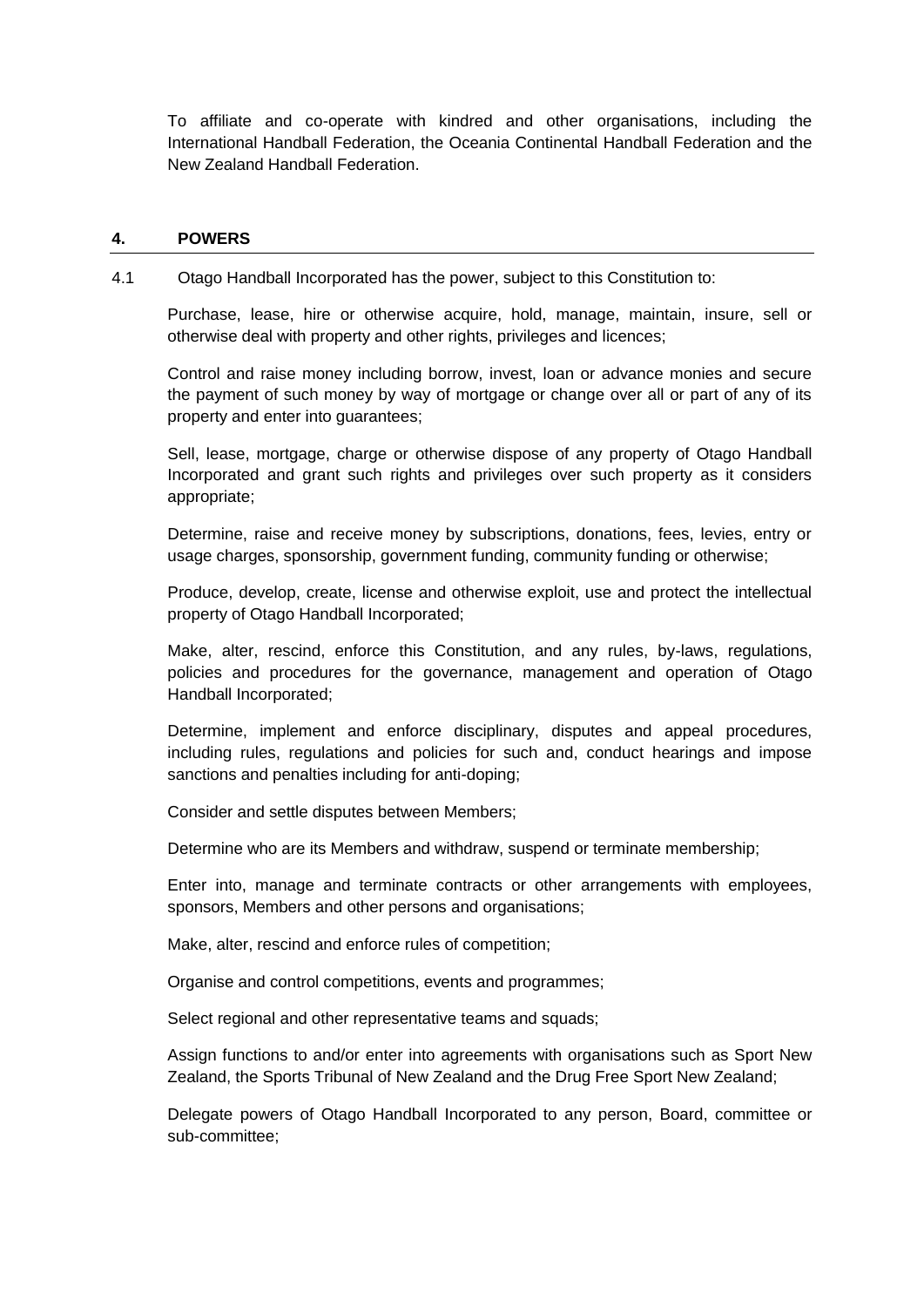Purchase or otherwise acquire all or any part of the property, assets and liabilities of any one or more companies, institutions, incorporated societies, or organisations whose activities or objects are similar to those of the Otago Handball Incorporated, or with which the Otago Handball Incorporated is authorised to amalgamate or generally for any purpose designed to benefit the Otago Handball Incorporated;

Do any other acts or things which are incidental or conducive to the attainment of the objects of Otago Handball Incorporated.

4.2 The powers listed in Rule [4.1](#page-2-0) must only be used to further the charitable purposes Otago Handball Incorporated.

## <span id="page-3-0"></span>**5. MEMBERSHIP**

5.1 The Members of Otago Handball Incorporated shall be:

Clubs as detailed in Rule 6;

Individuals as detailed in Rule 7;

## **6. Clubs**

- 6.1 Any Club which is incorporated and wishes to be a Member of Otago Handball Incorporated shall apply to the Board. Such application shall be made and determined by the Board.
- 6.2 In addition to the obligations as a Member under Rule [8,](#page-4-1) each Club that is a Member shall:

Administer, promote and develop Handball in the region in accordance with the Objects of Handball, this Constitution and any regulations;

Be, and maintain registration as, an incorporated society under the Incorporated Societies Act 1908;

Adopt the Objects of Otago Handball Incorporated and adopt a constitution which is not inconsistent with the Constitution;

Have, as its members, individuals and other members it considers appropriate;

Apply its property and capacity in pursuit of the Objects of Otago Handball Incorporated and the objects of the National Body;

Do all that is reasonably necessary to enable the Objects of Otago Handball Incorporated and the objects of the National Body to be achieved;

Act in good faith with loyalty to Otago Handball Incorporated to ensure the maintenance and enhancement of Otago Handball Incorporated and Handball, and its reputation, and to do so for the collective and mutual benefit of the Members and Otago Handball Incorporated;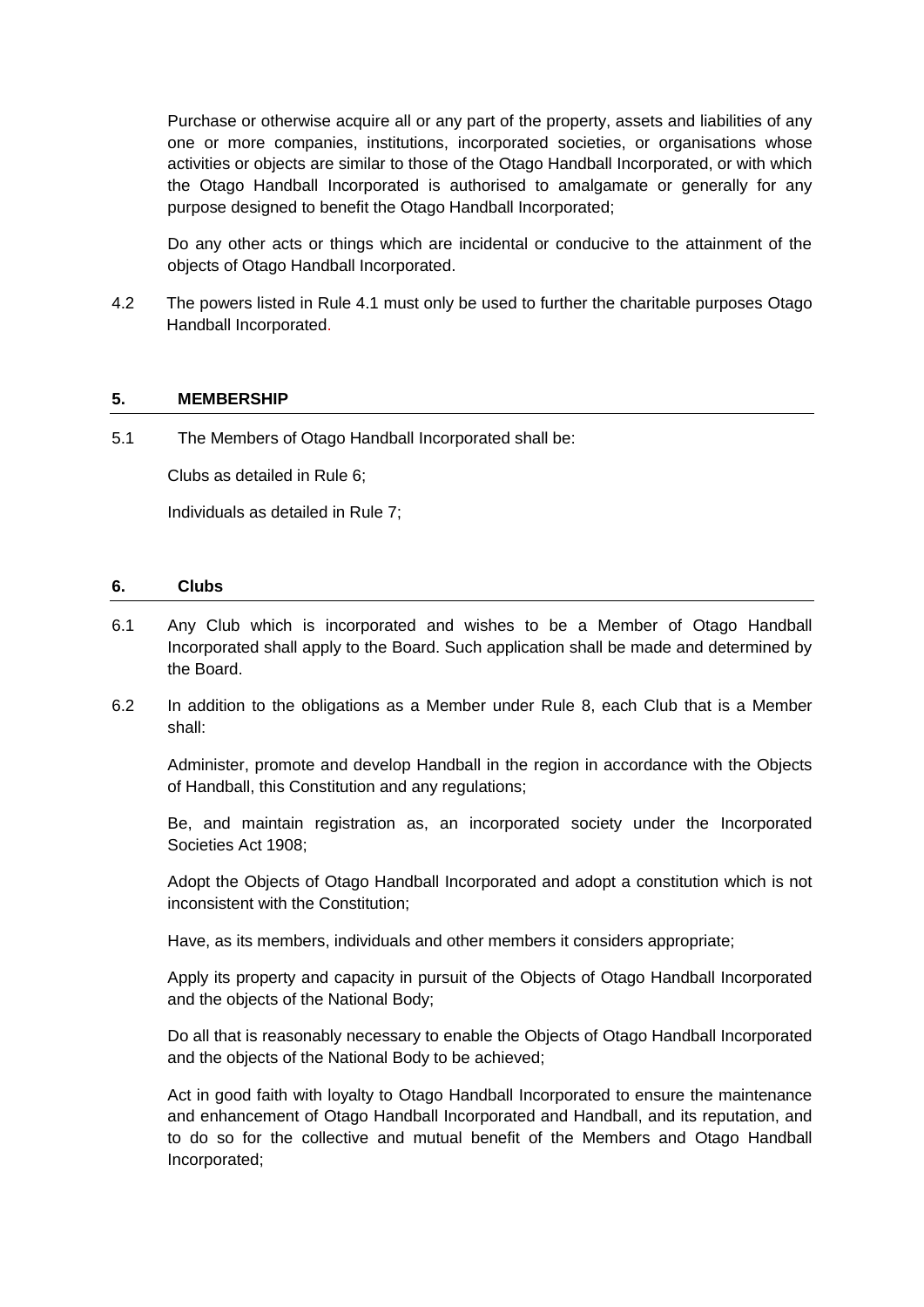Operate with, and promote, mutual trust and confidence between [Otago Handball Incorporated and the Members; and

At all times act in the interests of the Members and Handball.

- 6.3 Each Club shall, on request, provide to Otago Handball Incorporated a copy of its constitution and any proposed amendments to it. The Board may require a Regional Body to amend its constitution if it, or any proposed rule within it, is inconsistent or in conflict with, the Constitution or regulations, by-laws or policies of Otago Handball Incorporated.
- 6.4 Each Club shall maintain a register of its members in the format determined by the Board. Each Club shall provide its register of members, and all details contained within it, to Otago Handball Incorporated as requested from time to time.

## <span id="page-4-0"></span>**7. INDIVIDUAL MEMBERS**

7.1 There are four categories of Individual Members:

Life Member as set out in Rule 7.2

Competitive Member as set out in Rule 7.3

Social Member as set out in Rule 7.4

Administrative Member as set out in Rule 7.5.

- 7.2 Life membership may be granted in recognition and appreciation of outstanding service by a person for the benefit of Otago Handball Incorporated. Any person may be nominated for life membership of Otago Handball Incorporated but must be nominated by a Club or a member of the Otago Handball Committee. Such nomination must be made to the Board in writing, setting out the grounds for the nomination 60 days before the AGM. The Board must then determine, in its discretion whether the nomination should be forwarded to a General Meeting for determination by the Members. Life membership of such nominee is only obtained by Special Resolution passed at the General Meeting and may be removed by majority vote by the Otago Handball Committee if in it's opinion the member shall have acted in any way contrary to the interests or in a manner damaging to the good name of Handball or Otago Handball
- 7.3 Competitive members are those persons who register with Otago Handball Incorporated and participate in any game of Handball played under the Societies jurisdiction
- 7.4 Social members are those persons who partake in the activities of the Society other than the playing of sanctioned Handball matches.
- 7.5 All officials of the Otago Handball Committee or affiliated Clubs are considered members of the Society.

## <span id="page-4-1"></span>**8. MEMBERSHIP RIGHTS AND OBLIGATIONS**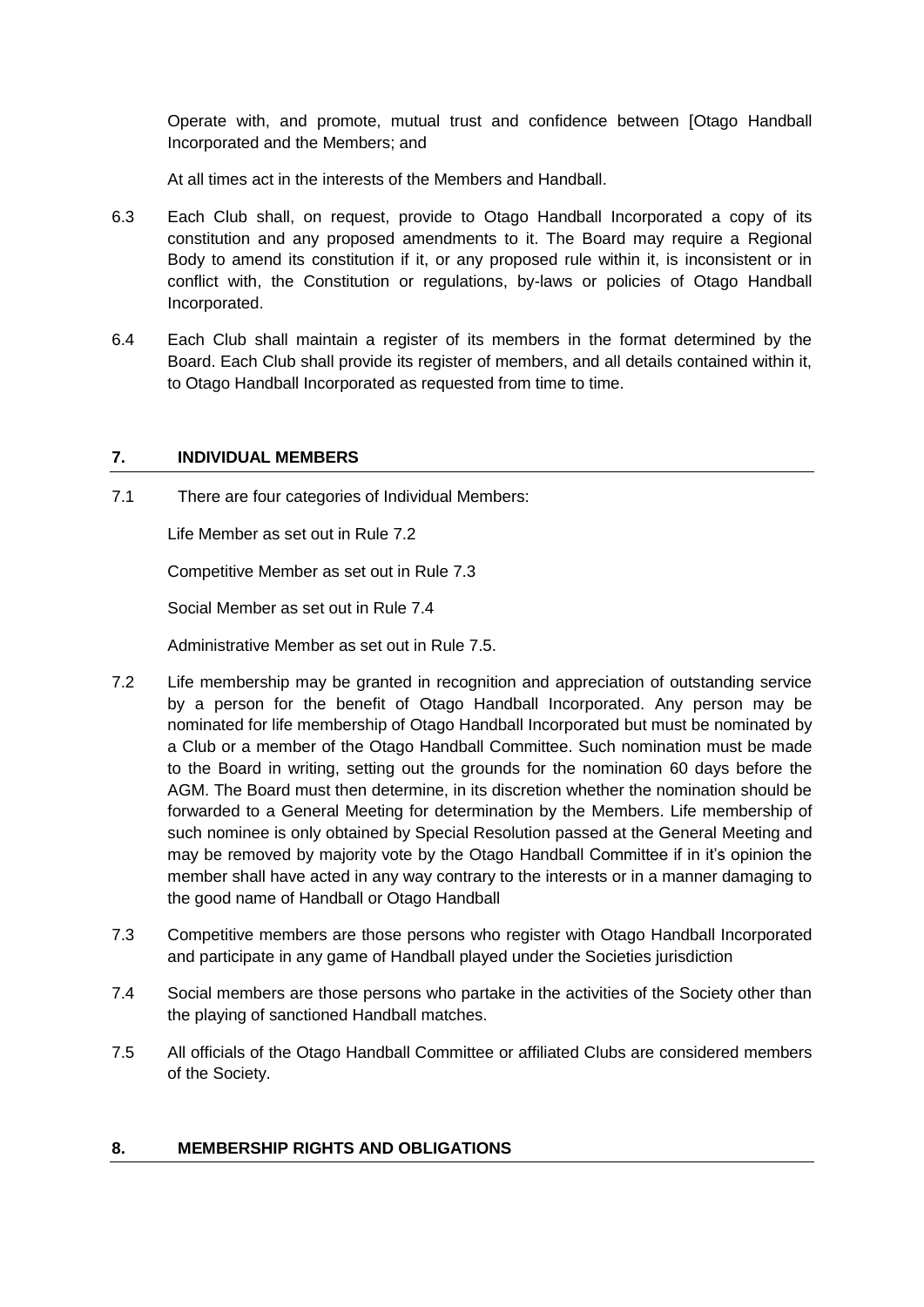8.1 Members acknowledge and agree that:

An application for membership must be in writing and in such format as may be required by the Board from time to time. All applications for membership will be determined by the Board.

Members are bound by this Constitution and by the regulations, by-laws, policies and procedures of Otago Handball Incorporated.

<span id="page-5-0"></span>In order to receive or continue to receive membership entitlements, Members must meet all requirements of membership set out in this Constitution or as otherwise set by the Board, including payment of any membership or other fees within a required time period.

The failure by a Member to comply with Rule [0](#page-5-0) may result in withdrawal of membership entitlements but shall not excuse such Member from being bound by this Constitution.

They are entitled to all rights, entitlements, and privileges of membership conferred by this Constitution.

## **9. RESIGNATION AND TERMINATION OF MEMBERSHIP**

- 9.1 A Member may resign by notice in writing to the Board.
- 9.2 Membership may also be withdrawn, suspended or terminated by the Board if a Member fails to comply with this Constitution including any codes of conduct or requirements set out in regulations, by-laws, policies or procedures of Otago Handball Incorporated or if a member acts in a manner which is considered by the Board to be harmful to Otago Handball Incorporated or inconsistent with the standards of behaviours expected of a Member.
- 9.3 A Member whose membership is withdrawn, suspended or terminated by the Board may apply for the matter to be reviewed by such process as may be specified in any regulations, by-laws, policies or procedures of Otago Handball Incorporated or in the absence of any relevant provisions then by a General Meeting of Otago Handball Incorporated. If the issue goes to a General Meeting then the decision of the Board shall stand except to the extent it is varied by or overturned by a Special Resolution passed at such a General Meeting.

## **10. MEMBERSHIP FEES**

10.1 The Board shall annually determine:

Any membership or other fees payable by each Member;

The due date for such fees; and

The manner for payment of such fees.

10.2 The Board may determine different levels of membership fees and other fees for different types of Members.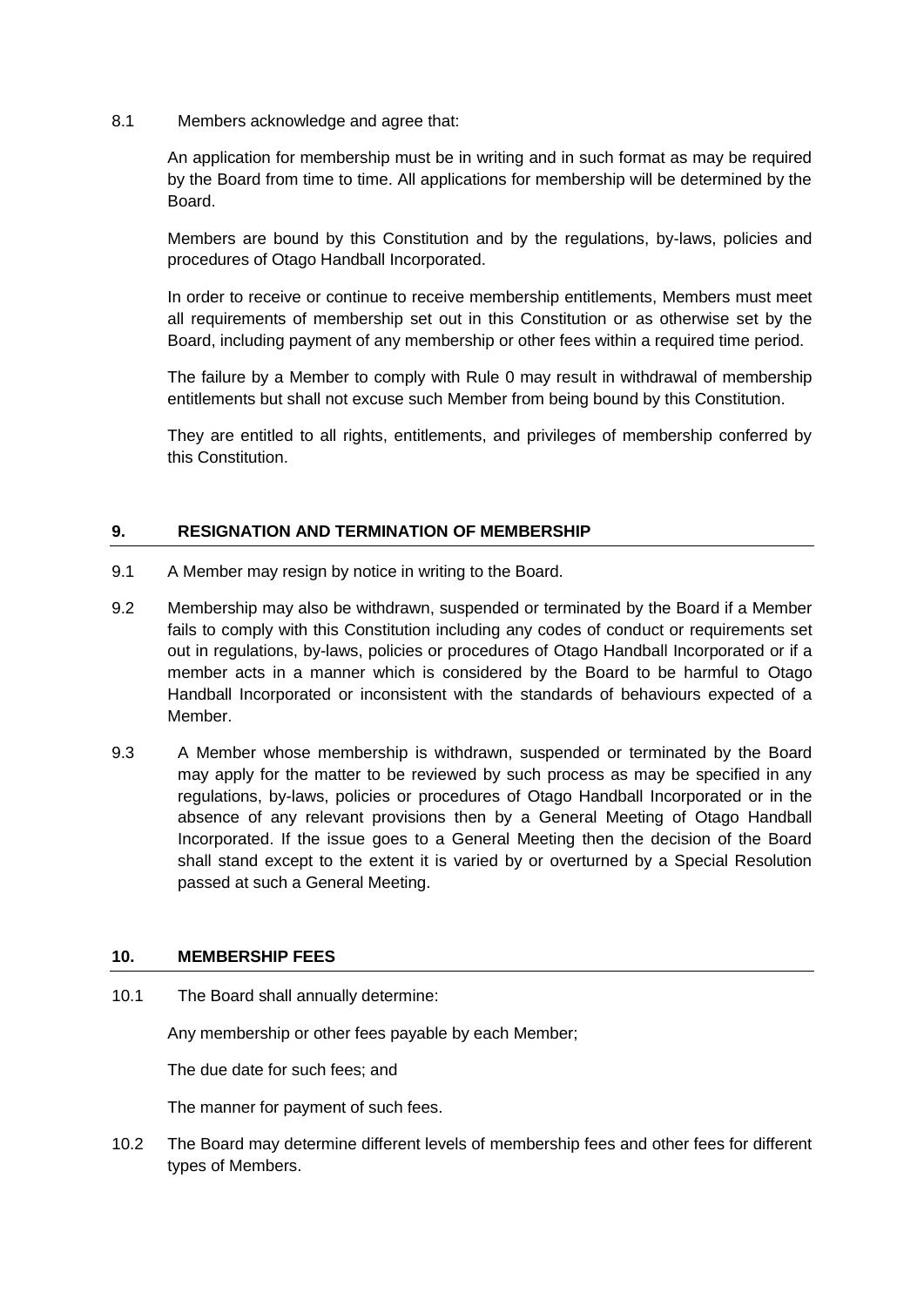## **11. OFFICERS OF THE ORGANISATION**

11.1 The officers of Otago Handball Incorporated shall be:

**Chairperson** 

Deputy Chairperson

**Secretary** 

**Treasurer** 

Members of the Committee

- 11.2 The Chairperson, Vice Chairperson, Secretary and Treasurer shall be elected at the Annual General Meeting and shall hold office until the next Annual General Meeting or until a successor shall be elected in their stead.
- 11.3 In determining the nomination and election of these Officers, each affiliated financial club or organisation which complies in all respects of this Constitution shall be entitled to one (1) vote per club or affiliate.
- 11.4 Elected members of the Otago Handball Committee can be active members of and affiliated club
- 11.5 Nominations from affiliated bodies under this clause must be made to the Committee fourteen (14) days prior to the Annual General Meeting
- 11.6 Should any vacancy arise on the Otago Handball Committee, all affiliated clubs will be notified by the secretary

## **12. GENERAL MEETINGS**

- 12.1 Otago Handball Incorporated must hold an AGM once every year at such time, date and place as the Board determines but not more than 15 months after the last AGM.
- 12.2 Any other General Meetings shall be SGMs.
- 12.3 The Board must give Members at least thirty (30) days' written notice of the AGM. The notice can be given by such methods as the Board may determine.
- 12.4 Not less than ten (10) days before the date set for the AGM, proposed motions (including alterations to the Constitution) and other items of business must be received in writing by the Secretary. Applications for Appointed Board Members and Elected Board Members must be received not less than 14 days before the date set for the AGM.
- <span id="page-6-0"></span>12.5 The following business shall be discussed at the AGM:

The receipt from the Board of an annual financial report for the preceding financial year;

The election of any vacancies arising in the positions of Elected Board Members;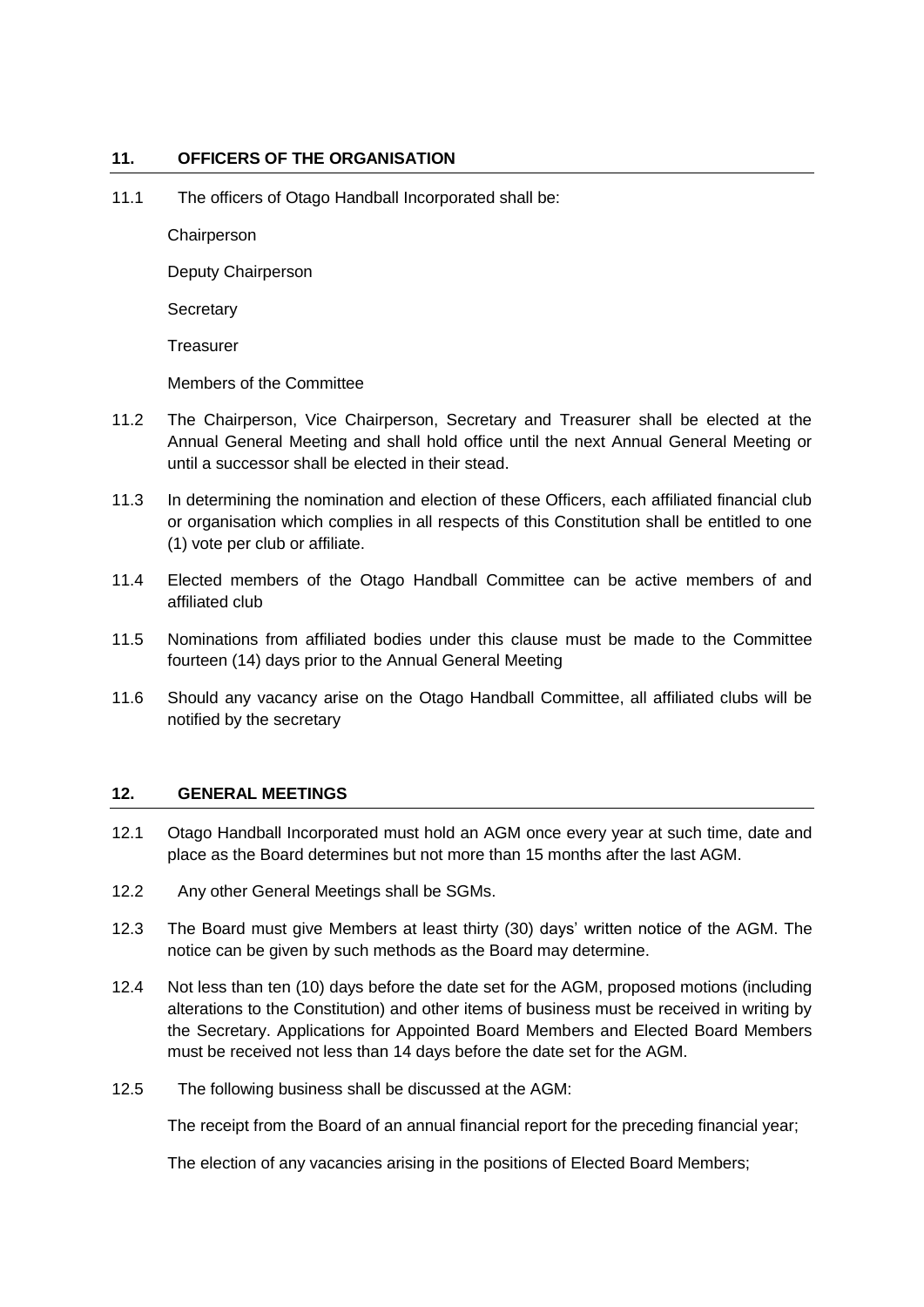Any motion(s) proposing to alter the Constitution; and

Any other items of business that have been properly submitted for consideration at the AGM.

12.6 An agenda containing the business to be discussed at an AGM (as set out in Rule [12.5\)](#page-6-0) shall be sent by the Chief Executive to the Board and the Members by no later than 14 days before the date of the AGM. No additional items of business not listed on the agenda can be voted on but may be discussed by unanimous agreement of the meeting.

Special General Meetings

12.7 The Board must call an SGM upon a written request from:

The Board itself; or

Such Members as are entitled to exercise 51 % or more of the voting rights of Otago Handball Incorporated.

- 12.8 The written request for an SGM must state the purpose for which the SGM is requested.
- 12.9 The SGM must only deal with the business for which the SGM is requested.
- 12.10 The notice requirements for the SGM are 30 days unless the Board in its discretion determines that the nature of the SGM business is of such urgency that a shorter period of notice is to be given to Members.

## **Method of Voting**

- 12.11 Voting shall generally be conducted by voices or by show of hands as determined by the Chairperson of the meeting unless a secret ballot is called for and approved by Ordinary Resolution.
- 12.12 Elections of the President and Elected Board Members at an AGM must be undertaken by secret ballot.
- 12.13 If there are:

*.* 

(a) the same number of nominations as positions available; or

(b) insufficient nominations for the positions, the position shall be left vacant and filled as if it is a vacancy in accordance with Rule 16.6 .

- 12.14 Those applicants for the vacant Elected Board Member positions which have the highest number of votes in their favour will be declared elected.
- 12.15 An Ordinary Resolution at a General Meeting shall be sufficient to pass a resolution except as specified in this Constitution.
- 12.16 Proxy votes and postal votes are not permitted.
- 12.17 In the event of inequality of votes at a General Meeting, the Chairperson shall have an additional or casting vote.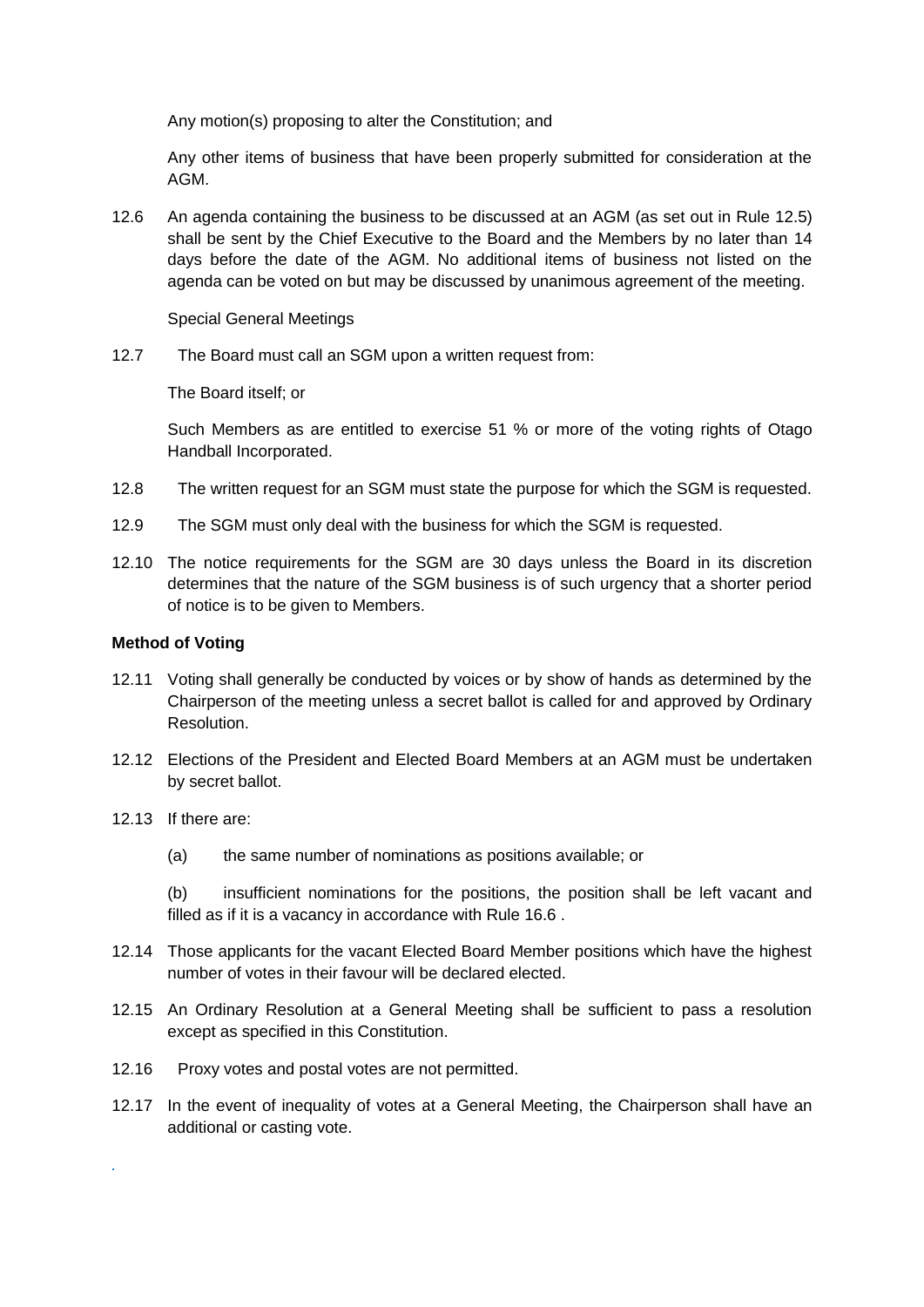## **13. COMMON SEAL**

13.1 The common seal of Otago Handball Incorporated shall be kept in the control of the Committee and may be affixed to any document only by resolution of the Committee and in the presence of and with the accompanying signatures of the Chairperson and another Board Member.

## **14. ALTERATIONS OF RULES**

- 14.1 The Constitution may only be altered, added to or rescinded by Special Resolution passed at a General Meeting.
- <span id="page-8-0"></span>14.2 No alteration, addition to or revision of this Constitution shall be approved if it affects the not-for-profit objects, personal benefit prohibition or the winding-up rules of Otago Handball Incorporated. This Rule [14.2](#page-8-0) must not be removed from the Constitution and must be included in any alteration of, addition to or revision of the Constitution.

## **15. APPLICATION OF INCOME**

*.*

- 15.1 The income and property of the organisation shall be applied solely towards the promotion of the Objects of Otago Handball Inc. No Member of Otago Handball Inc, or anyone associated with a Member, is allowed to take part in, or influence any decision made by Otago Handball Inc in respect of payments to, or on behalf of, the Member or associated person of any income, benefit, or advantage.
- 15.2 Except as provided in this Constitution:

No portion of the income or property of Otago Handball Inc shall be paid or transferred, directly or indirectly, by way of dividend, bonus, or otherwise to any Member or Board Member; and

No remuneration or other benefit in money or money's worth shall be paid, or given, by the organisation to any Member or Board Member except under Rule 15.3.

15.3 Any payments made to a Member of Otago Handball Incorporated, or person associated with a Member, must be for goods or services that advance the charitable purpose of Otago Handball Incorporated, and must be reasonable and relative to payments that would be made between unrelated parties. This provision and its effect must not be removed from the Constitution and must be included in any alteration of, addition to, or revision of, the Constitution.

## **16. INDEMNITY**

16.1 Otago Handball Incorporated shall indemnify every member of the Board, the Chief Executive and other officers and employees of Otago Handball Incorporated in respect of all liability arising from the proper performance of their functions connected Otago Handball Incorporated.